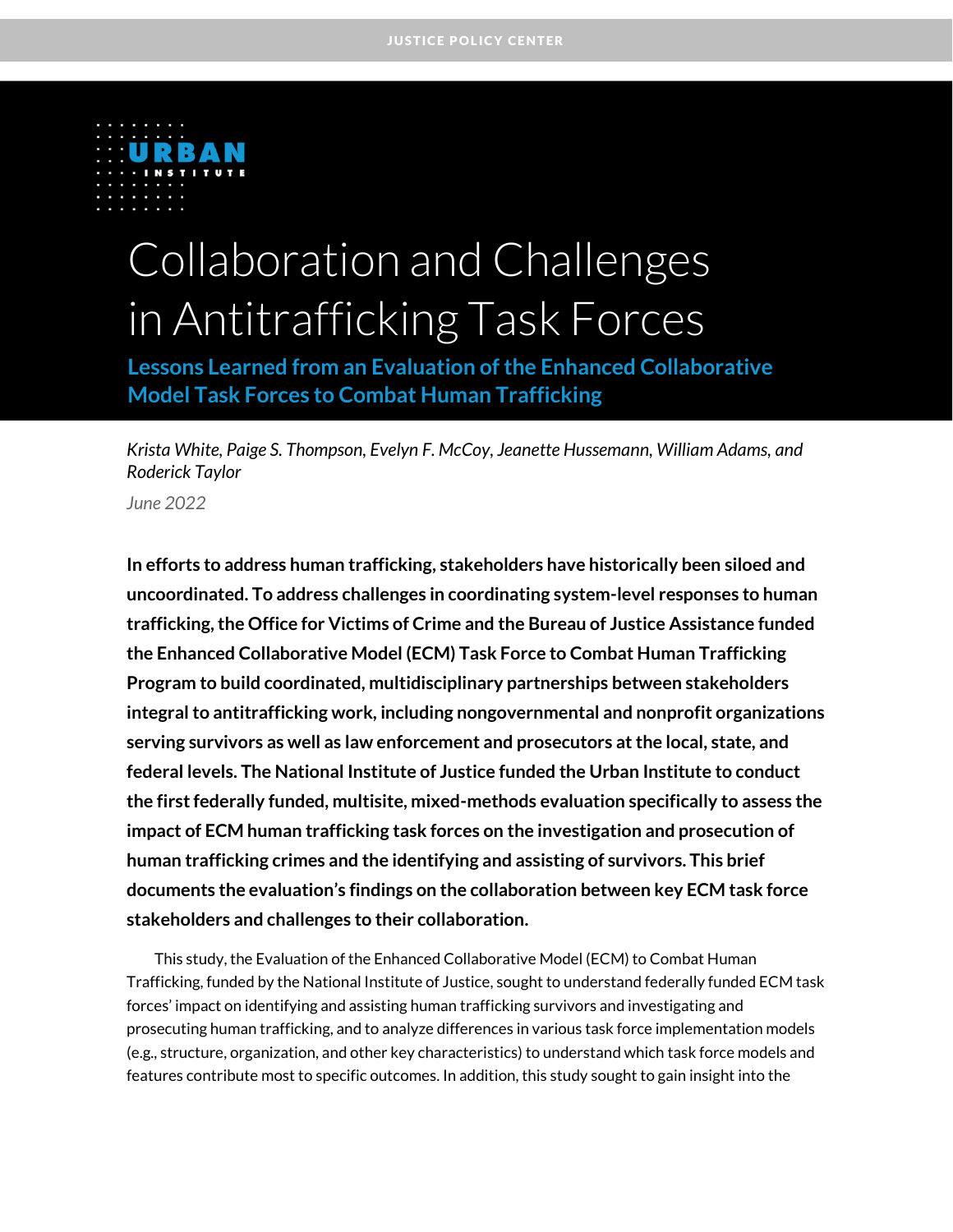investigative, prosecutorial, and victim service practices among ECM task forces, challenges and barriers ECM task forces face in addressing human trafficking, and best practices and recommendations for successfully developing and implementing ECM task forces across the United States.

In the pages that follow, we provide an overview of the ECM task force model and the need for research on multidisciplinary, collaborative approaches to addressing human trafficking. After briefly discussing the study's methods, we present findings on the relationships between stakeholders, evidence of collaboration, and collaboration challenges, and we provide recommendations for improving collaboration. Additional findings and recommendations yielded by this study can be found in McCoy and coauthors (2022).

### Background on ECM Task Forces and Urban's Evaluation

In 2010, the Office for Victims of Crime and the Bureau of Justice Assistance launched the Enhanced Collaborative Model Task Force to Combat Human Trafficking Program to support communities in the development of effective and sustainable multidisciplinary human trafficking task forces to implement and employ victim-centered approaches to identify survivors of sex and labor trafficking, provide services to survivors, and investigate and prosecute all forms of human trafficking. ECM task forces bring together key stakeholders in coordinated partnerships, including law enforcement and prosecutors at the local, state, and federal levels; service providers; mental health professionals; and labor professionals (Sheldon-Sherman 2012). As of FY2020, there were 47 active federally funded ECM task forces in the United States.

Little research has been conducted on the collaboration between ECM task force stakeholders. Research on human trafficking task forces more generally suggests they increase communication and coordination between service providers and law enforcement. In particular, law enforcement involved in these task forces report relying heavily on victim service providers for human trafficking case referrals; a 2008 study showed that 82 percent of law enforcement agencies involved in task forces, as opposed to 49 percent of agencies not involved, reported that victim services support was frequently or occasionally involved in building a trafficking case (Farrell, McDevitt, and Fahy 2008).

Moreover, task forces may experience challenges implementing, organizing, and sustaining their work. Challenges include the temporary nature of task forces because of grant funding cycles, competing agency allegiances and priorities, tensions across expanding federal jurisdiction and subsuming state duties by federal officers, the conflict of multiple actors operating on the same investigations, and the prioritizing of certain kinds of trafficking cases (domestic minor) over others (labor trafficking) (Farrell et al. 2012).

To explore these and other issues as they pertain to ECM task forces in particular, the National Institute of Justice funded the Urban Institute to conduct a multisite, mixed-methods evaluation of the impact of federally funded task forces on addressing human trafficking, including sex and labor trafficking. More specifically, we sought to (1) understand the impact of the ECM task forces in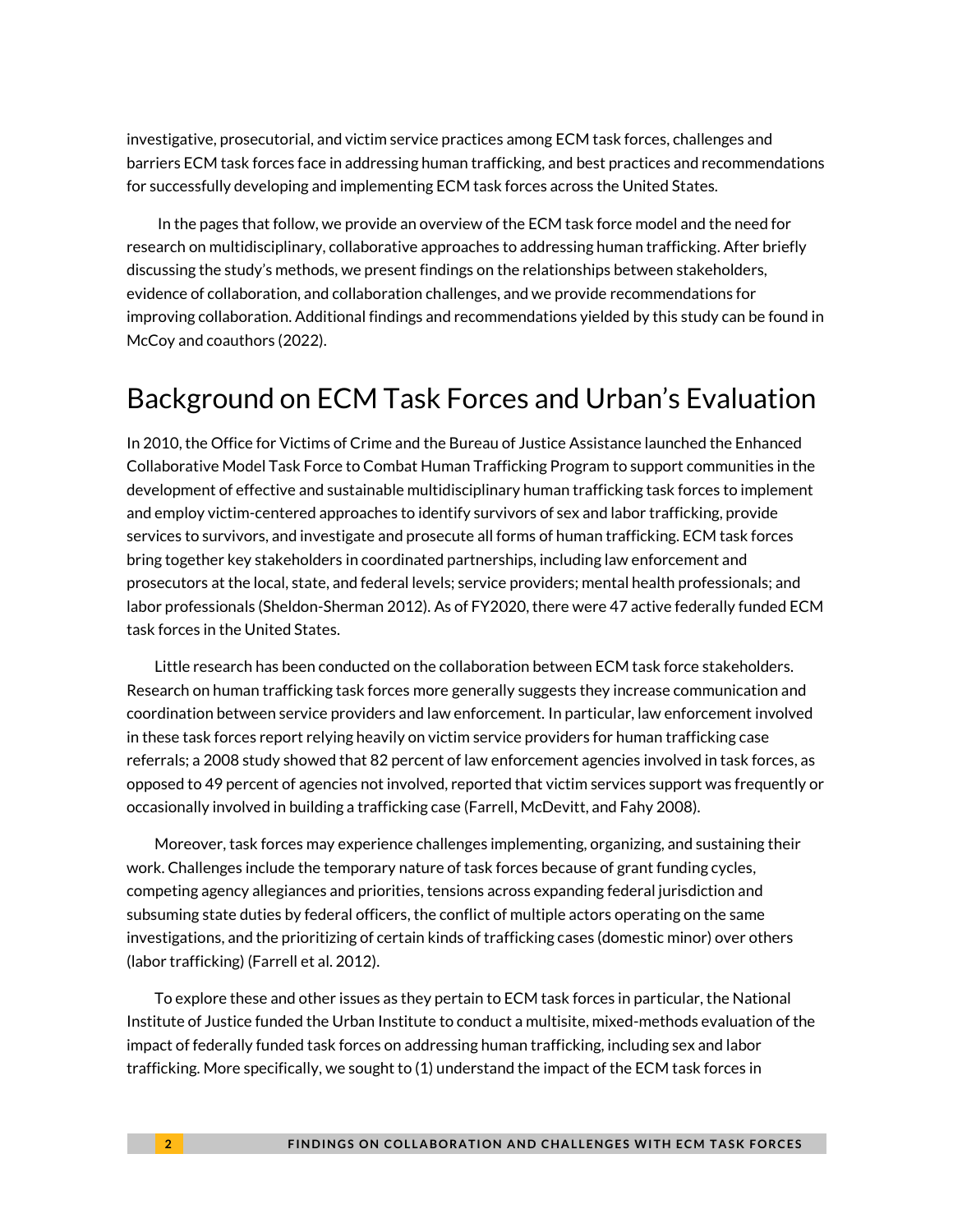identifying and assisting human trafficking survivors and investigating and prosecuting human trafficking, and (2) analyze differences in various task force implementation models (e.g., structure, organization, and key characteristics) to understand which task force models and features contribute most to specific case outcomes. In addition, this research sought to gain insight into the investigative, prosecutorial, and victim service practices among ECM task forces; challenges and barriers task forces face in addressing human trafficking; and best practices and recommendations to develop and implement successful task forces. In consultation with the Bureau of Justice Assistance, the Office for Victims of Crime, and the National Institute of Justice, Urban selected 10 task forces based on geographic variation, funding cycle, ECM grant purpose area, lead law enforcement organization, and organizational or coverage area (state, county, city, etc.). Six major research questions guided this study:

- How are ECM human trafficking task forces providing comprehensive victim services?
- What approaches and techniques are ECM human trafficking task forces relying on to investigate and prosecute cases of human trafficking?
- Which characteristics of human trafficking cases or features of the offense predict case outcomes (such as prosecution)? In addition, how does the presence of certain ECM human trafficking task force elements contribute to those case outcomes?
- What is the impact of ECM human trafficking task forces on addressing human trafficking (in terms of sex and labor trafficking survivors identified and assisted, and cases investigated and prosecuted)?
- Which types of ECM human trafficking task forces perform well and why? Which task force elements (such as task force organization, size, scope, leadership structure, and organizational location) are associated with effective task forces?
- What challenges and barriers are ECM human trafficking task forces facing?

To answer these research questions, we conducted qualitative and quantitative analyses using the following data sources:

- **In-depth interviews with task force stakeholders.** We interviewed 143 task force stakeholders, including 60 law enforcement officials, 23 prosecutors, 55 victim service providers, and 5 other relevant task force stakeholders (e.g., county government, communications staff) across our study's 10 diverse ECM task forces.
- <sup>◼</sup> **Closed case files of law enforcement investigations into human trafficking.** We reviewed and coded 226 closed law enforcement case files of investigations identified as involving human trafficking collected from 8 of the 10 participating ECM task forces. Case files included 257 suspects and 208 survivors. Case files were pulled from a random sample of 30 to 40 cases per task force that had occurred since the task force began receiving ECM funding.
- <sup>◼</sup> **Data from the Bureau of Justice Assistance's Performance Measurement Tool and the Office for Victims of Crime's Trafficking Information Management System.** We received quarterly administrative performance metrics on law enforcement investigations and prosecutions (from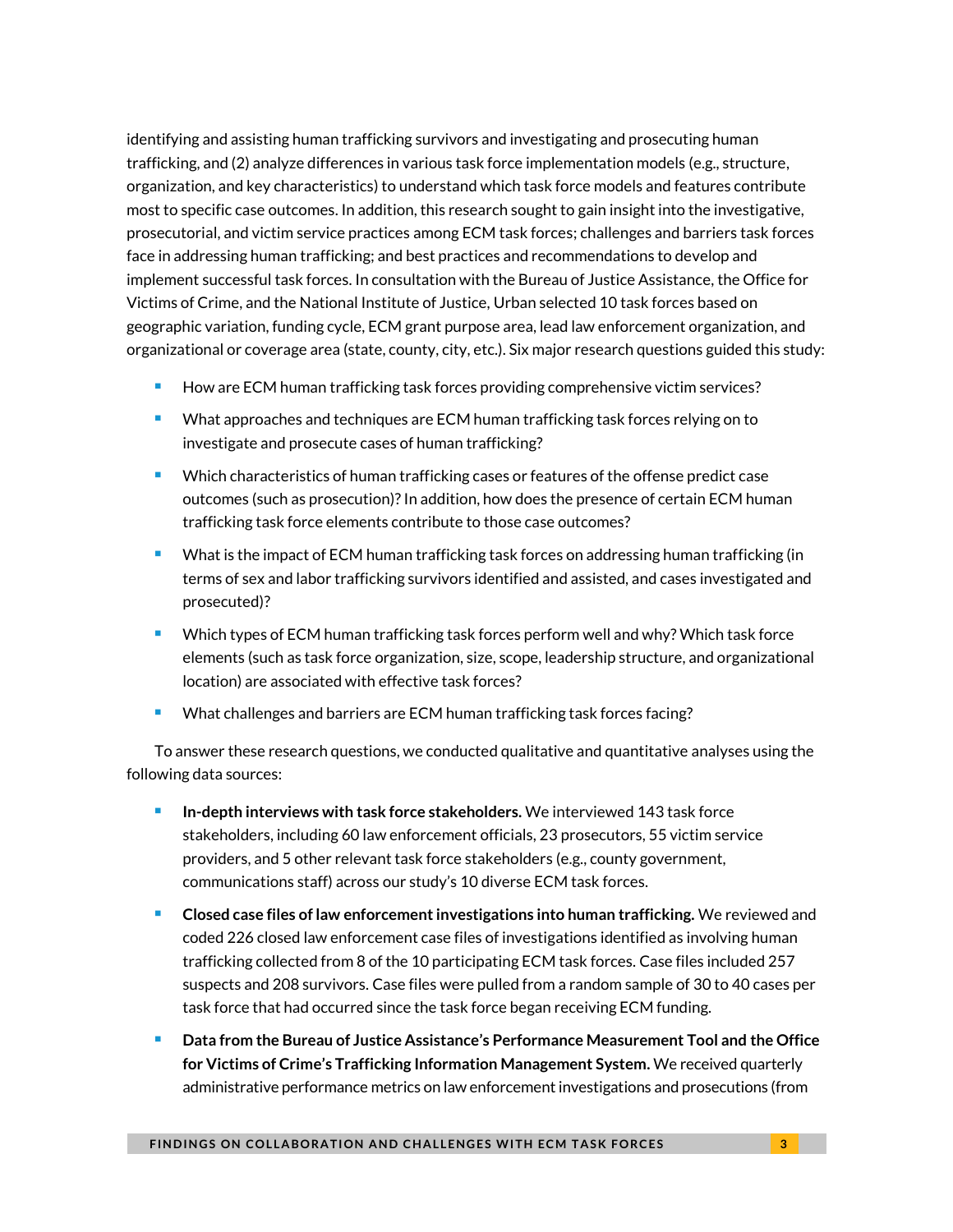the Performance Measurement Tool) and survivors identified and assisted (from the Trafficking Information Management System).

### Relationships between ECM Task Force Stakeholders

The findings highlighted in this brief emerged from our data analysis and directly from stakeholders' responses to interview questions about task force collaboration. In interviews with these stakeholders, we gained insight into the relationships between the core stakeholder groups—namely law enforcement, victim service providers, and prosecutors.

#### **Victim Service Providers and Law Enforcement**

In all 10 ECM task forces that participated in this study, victim service providers and law enforcement partnered and collaborated, but**the strength of these relationships varied**. In some cases, these relationships preceded the ECM grant funding. But in many cases, an ECM task force provided an additional vehicle for the two stakeholder groups to build personal and professional relationships. Victim service providers and law enforcement respondents said the task forces were opportunities to **develop relationships of mutual respect** and feeling more comfortable working together on antitrafficking work, which resulted in better outcomes for survivors. Stakeholders said increased collaboration **improved information sharing** between law enforcement and victim service providers in ongoing investigations and helped move case investigations along. These partnerships also helped bridge gaps in trust and communication between law enforcement and survivors.

It's an important part of the things that we do: the collaboration, the teamwork, and really liking each other. It makes a difference because you can see task forces working together, but you're just working together professionally, but we don't have that. We are working together professionally, but we also like each other. —Service provider

Yet, victim service providers and law enforcement did cite **communication struggles**. Some victim service providers expressed that it was hard working with law enforcement, especially regarding survivors' confidentiality. Because of the nature of their work, **victim service providers are professionally obligated to uphold certain levels of confidentiality for their clients**, meaning they cannot share certain details with law enforcement. Law enforcement officials, on the other hand, have their own ethical obligations concerning confidentiality and case/investigation integrity. This can be a barrier to collaboration and communication, as stakeholders are bound by the standards of their professions. Furthermore, it can be a source of frustration for law enforcement officials, who, for example, may benefit from knowing a survivor's location but may not be able to solicit that information from victim service providers.

There are some issues…as far as getting things reported to us when it needs to be and then us notifying them on the back end of things that they need to know. I think that communication both ways is lacking. —Law enforcement official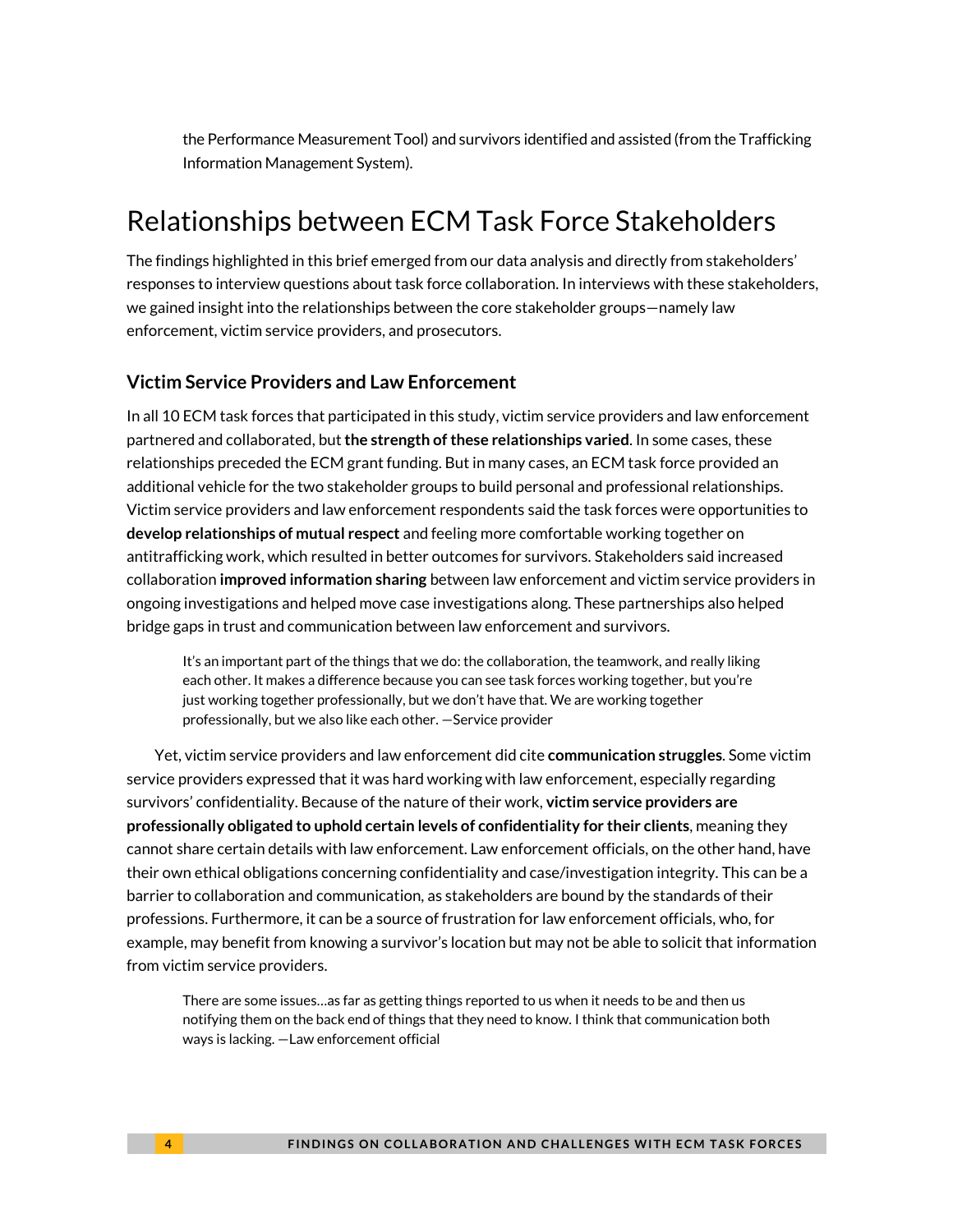Stakeholders from one task force mentioned that victim service providers believe law enforcement officials do not tell them enough about survivors' current legal situations; similarly, law enforcement officials do not think service providers reply quickly enough to their requests or provide them with satisfactory follow-up information. But despite these communication challenges, stakeholders agreed that task forces help mitigate some issues. For instance, task force meetings are opportunities for victim service providers and law enforcement officials to troubleshoot problems together and ensure their priorities are aligned.

#### **Law Enforcement and Prosecutors**

Task force stakeholders also cited strong partnerships between law enforcement and prosecutors. Law enforcement officials and prosecutors noted **preexisting relationships** before the task force was established, but half the sites explicitly mentioned that the task forces enhanced working relationships and increased collaboration. For example, prosecutors from several task forces mentioned that they now work more closely with law enforcement and regularly discuss cases together.

However, prosecutors and law enforcement also experienced challenges working together. Prosecutors from one site expressed frustration finding law enforcement officials who had the **time to investigate** labor trafficking cases. Another challenge included the **burden of proof required** to prosecute human trafficking cases—particularly labor trafficking cases—and the evidence that law enforcement needs to gather to realistically support prosecutions.

I would say that prosecution's always a hurdle. It doesn't matter the offense; they always want more, and they always want it better…It's always a love-hate relationship between the police officer and the prosecutor…You call and the officer's, "Man, I've got this great case." The prosecutor goes, "Well, you're missing this. You could add on a little bit here," and stuff like that. Is that a challenge? I would say it's a challenge. Is it something that you can't work through? Absolutely not. —Law enforcement official

#### **Victim Service Providers and Prosecutors**

We found that victim service providers and prosecutors **interacted less with each other than with law enforcement**. When collaboration occurred between these groups, it primarily involved victim service providers connecting prosecutors with survivors to help prosecutors build a good rapport with survivors pretrial. Prosecutors from 7 of the 10 task forces indicated they engage and communicate with survivors through victim advocates or service providers. But prosecutors are only involved with and provide support to victims when their assistance is necessary. Victim service providers, on the other hand, work with victims to help them prepare impact statements and testimonies, provide transportation and clothing for court proceedings, help them gauge what to expect in the courtroom, and explain the process and the layout of the court.

I got to interact a little bit here and there but not a ton, really. I think that's partially due to a lot of our clients don't wanna report things, so now you have a lower involvement with the legal services. —Service provider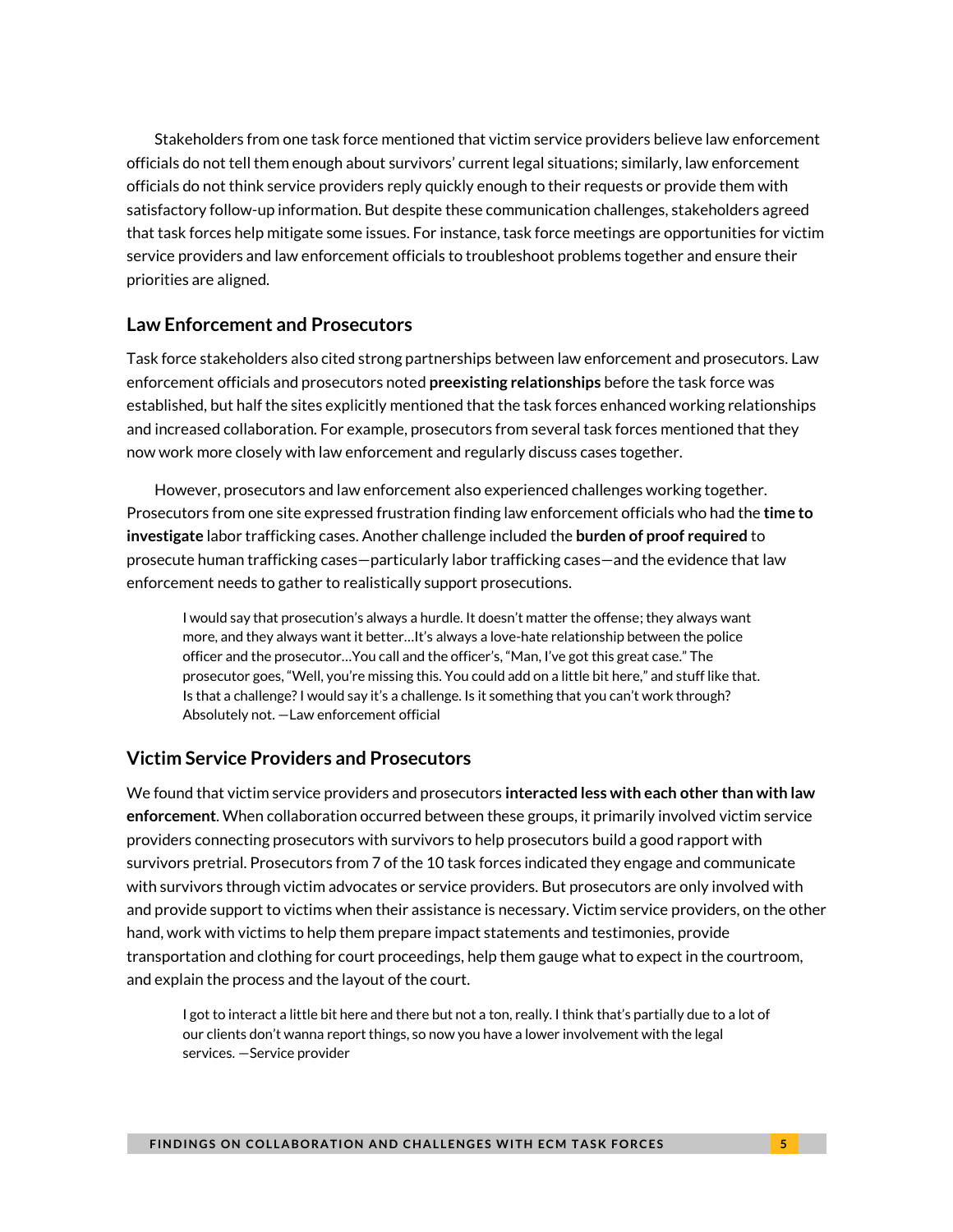Victim service providers and prosecutors are likely more disconnected than other stakeholders we interviewed because their goals differ, and **their work does not overlap as much** as the work between law enforcement and prosecutors. For example, prosecutors focus on cases' prosecution and legal system outcomes, whereas victim service providers focus on survivors' immediate and long-term needs.

With prosecution, their goal is prosecution, obviously. Maybe with legal services, it's making sure that that person has their legal remedies. How can they work together? How can we help those happen as a social service provider? I feel like the challenge is always getting on the same page with things. I think the timing can be different for different folks. —Service provider

# Evidence of Enhanced Collaboration between ECM Task Force Stakeholders

Stakeholders we interviewed perceive the ECM task forces as instrumental in facilitating interagency collaboration, improving awareness about human trafficking among key stakeholders and the general public, and enhancing system capacity to handle trafficking cases. They also said the task forces have facilitated **collaboration in service provision** and made system actors generally aware of what services are available and what services survivors need.

I don't think we would've probably worked at all, or worked well on human trafficking, had it not been for the task force and the funding that it had. —Law enforcement official

Before the ECM task forces were implemented, entities may have been working on human trafficking issues independently. The ECM task forces have brought stakeholders and organizations together with a **shared goal**. They have also encouraged stakeholder communication, collective decisionmaking, and troubleshooting.

It gives us a platform to come together and talk and have these conversations. What we started finding out is that we were reinventing the wheel throughout the state a lot. Just by sitting at a table together, we're like, "Wait a minute. Did you know that so-and-so in [city] is doing this, too?" They're like, "What? Really? Who?" and connecting them, and now they're working together. I think, as a state, as a whole, it's helped us work a lot more efficiently, and it's helped us…statewide to start talking and communicating. —Service provider

ECM task force stakeholders noted that collaboration impacted antitrafficking efforts by removing barriers to information sharing, breaking down law enforcement officials' and victim service providers' misconceptions about each other's work, and increasing stakeholders' willingness to collaborate. **Task force members in colocated areas** particularly appreciated the value their proximity brought to collaboration, though even in areas without colocation, stakeholders said being professionally affiliated through the task forces improved collaboration.**<sup>1</sup>**

 $1$  In this context, colocation means a task force had a common space in one building where task force members from different agencies and organizations (e.g., local law enforcement agencies, federal law enforcement agencies, victim service providers) could congregate and work together for part or all of the week on task force activities but could still return to work at their parent organizations as needed. Colocation does not mean that entire agencies or organizations shared one location.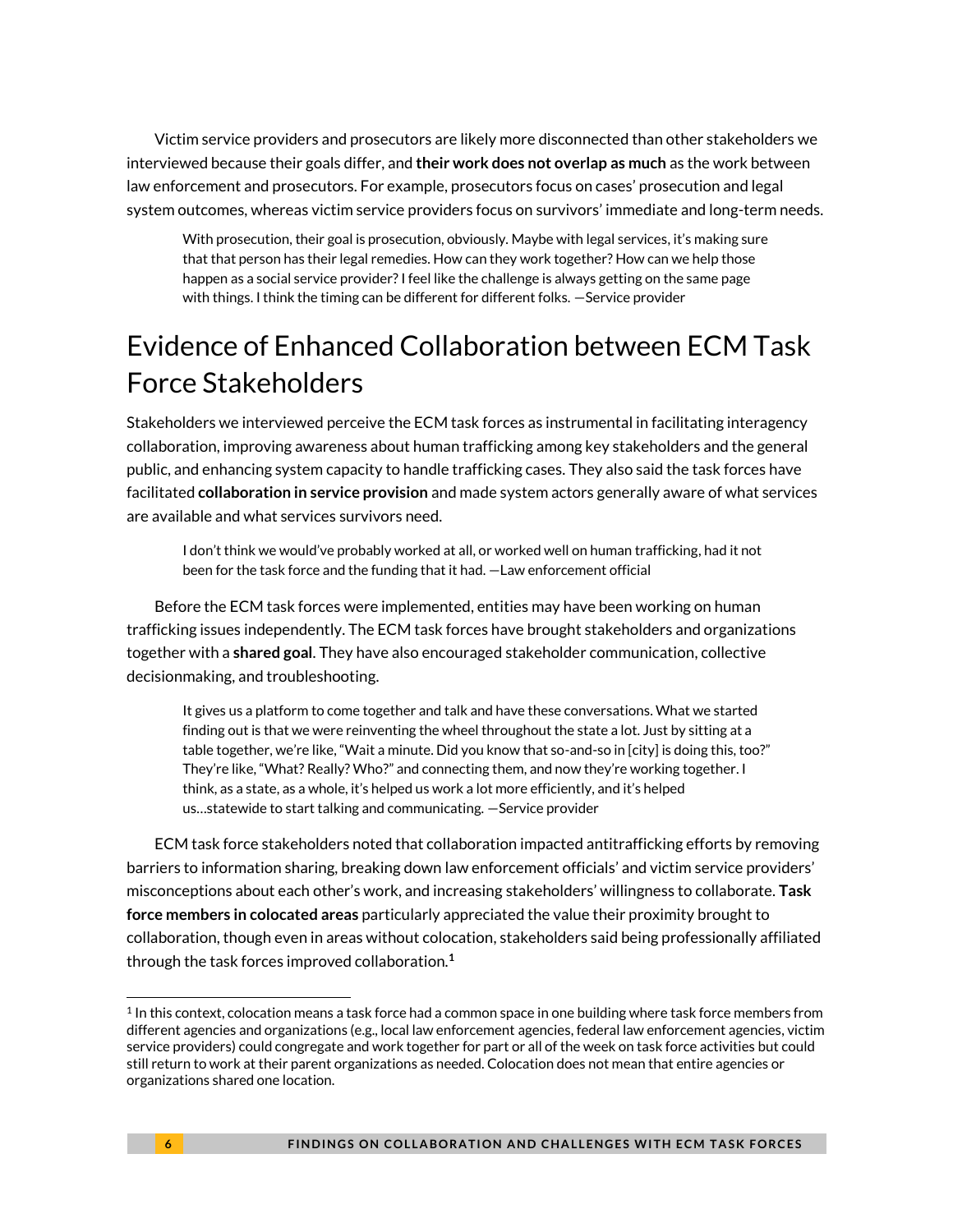The collaboration is a key part of our business model. We have to collaborate. I can't get my job done without other people helping me and vice versa. We help each other out, so it's important not to burn bridges with your friends. —Law enforcement official

ECM task forces had a tremendous impact **increasing awareness about human trafficking**. Respondents said awareness increased in their organizations, in the criminal legal system, in public service organizations such as hospitals, and across communities and states. Law enforcement officials from one site said federal agencies can be helpful when building knowledge on human trafficking issues. Task force members from another site said they had hosted public events for a human trafficking awareness day, published press releases and held conferences, and had video contests to raise general community awareness.

Reports from people in the community, and not just social workers, has gone way up. You can really see this very quantifiable increase in change and everything in awareness. I mean, it's really been amazing what we've been able to accomplish in just [number of] years. —Prosecutor

In addition to collaboration and increased awareness, respondents also focused on the more concrete impact the task forces have had on their ability to focus on human trafficking cases, including **increasing capacity** and building infrastructure to identify and respond to potential cases.

The fact that we have working relationships with the people that are on the task force was not a thing prior to this, and I think that that's really awesome. I think the overlap of knowledge has been really helpful. I feel like we've learned a lot from the people around the table, best practices, ways to engage with survivors…We've really had to lean on these wonderful partnerships around the table to teach us what we should be doing…I think that's been incredibly impactful on the task force level. —Service provider

Furthermore, ECM task forces in some sites have increased **collaboration with federal partners** and given task force members a "direct line" to federal agencies. For example, a law enforcement officer mentioned that 15 to 20 years ago, law enforcement stakeholders in their site would hardly interact with federal agencies, but they now go to events with federal employees and know around 10 to 15 people there.

# Issues and Challenges with Collaboration between ECM Task Force Stakeholders

Respondents from all 10 ECM task forces indicated the task force structure has improved stakeholder collaboration on human trafficking investigations, prosecution, service delivery, and antitrafficking work, but respondents also noted challenges to collaboration and coordination. These challenges include breakdowns in communication and coordination, staff burnout and turnover, differing processes and goals that limit productivity and effectiveness, personality and workstyle differences and clashes, and task forces being siloed or too large and unproductive.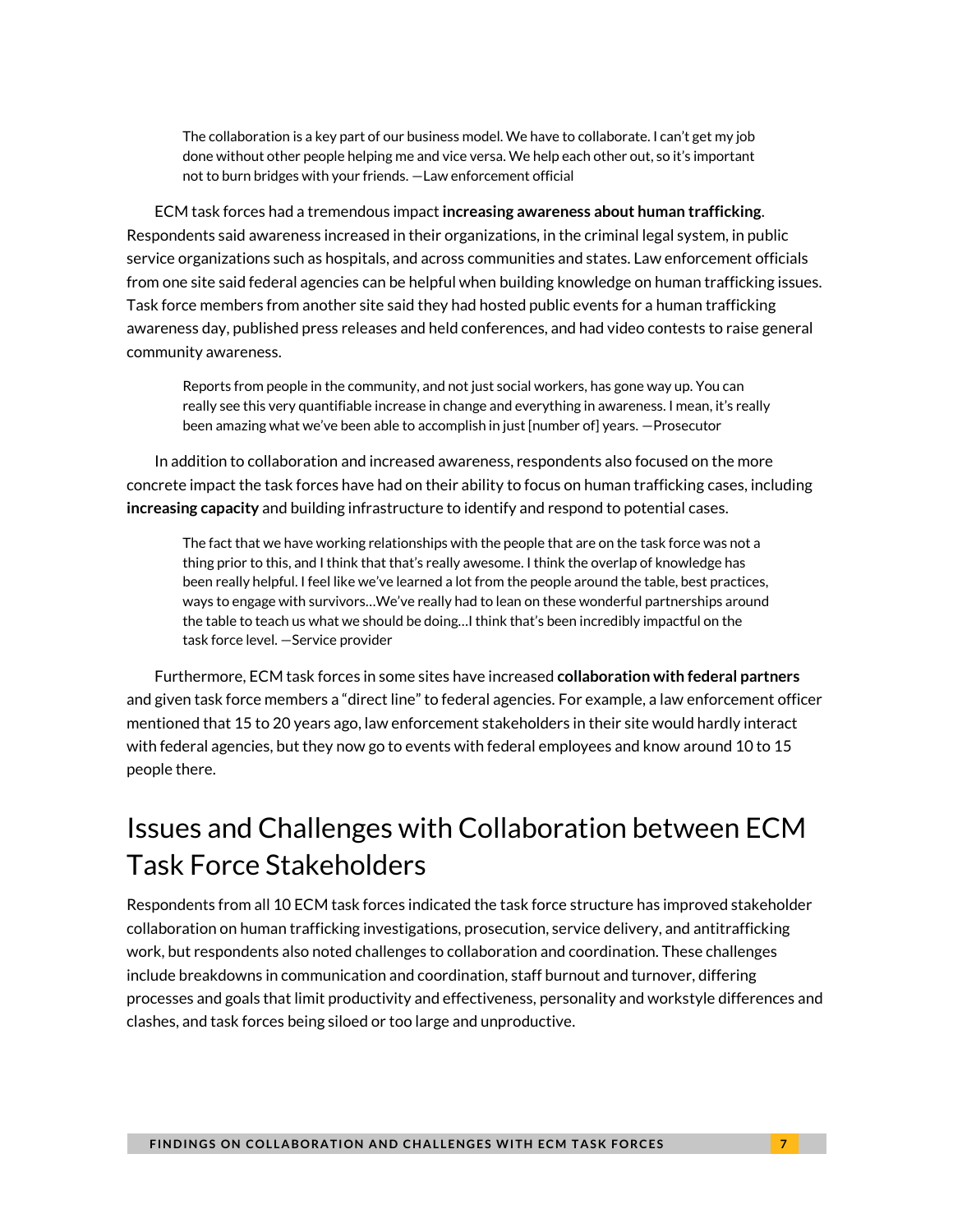#### **Breakdowns in Communication and Coordination**

Stakeholders emphasized challenges with law enforcement and victim service providers communicating and coordinating while investigating human trafficking cases. In particular, stakeholders cited **differing antitrafficking goals** as a point of contention between law enforcement and service providers. For example, victim service providers focus on meeting survivors' immediate and long-term needs, whereas law enforcement officials focus on gathering evidence and pursuing investigations that can support successful prosecution. Sometimes, these goals can be conflicting, particularly when a survivor is reluctant to speak with law enforcement and feels more comfortable discussing their victimization experiences with service providers who cannot legally share this information with law enforcement. But task force members were aware of the impact that a lack of collaboration between law enforcement and service providers can have on case outcomes and the services and support that survivors receive throughout investigations.

I think learning the law enforcement environment and learning to see things through their lens was a learning curve for me. I was there from the beginning. I'm an advocate. That's what I do. This is where I come from, but wait a minute. These are people that you work with. These are individuals that you build rapport with and you too, you can't help but learn things from their lens. That takes time and it takes openness and it takes understanding, and that doesn't happen very easily sometimes. —Service provider

I think the collaboration and the integration between the service providers and law enforcement is crucial to the success [of] whether cases get prosecuted or not. Because once victims realize that the cops aren't there—they're not out there to arrest you, to lock you up, to [do] any of that kind of stuff, you get better cooperation, and you're able to prosecute cases. Also, victims feel comfortable coming forward and either giving you information about somebody else or indicating their need. —Law enforcement official

#### **Staff Burnout and Turnover**

Task force members noted that high turnover rates in participating agencies and among task force leadership make collaboration and coordination more challenging. For instance, by the time a victim service provider builds a relationship with a detective at a lead law enforcement agency, that detective may be transferred to another unit or promoted out of the department, requiring the service provider to build a new relationship with a new staff member. Furthermore, task force members mentioned that the **resource-intensive and time-consuming nature of antitrafficking work** can lead to burnout and fatigue, particularly when there are not enough personnel to investigate cases and provide the services survivors need.

Especially in certain agencies, you do see a lot of turnover in certain roles, or they get a promotion, or they're moved to a different area, especially within law enforcement. I don't think we see it as much with service providers, but in law enforcement, sometimes they're moved to a different area of the state, or, like I said, they get that promotion, or there's also the burnout where "I can't handle these cases," so they move to a different level or something. Those are challenges to me that I see, and maybe it's pretty typical in other places too, but those would be the bigger areas. —Service provider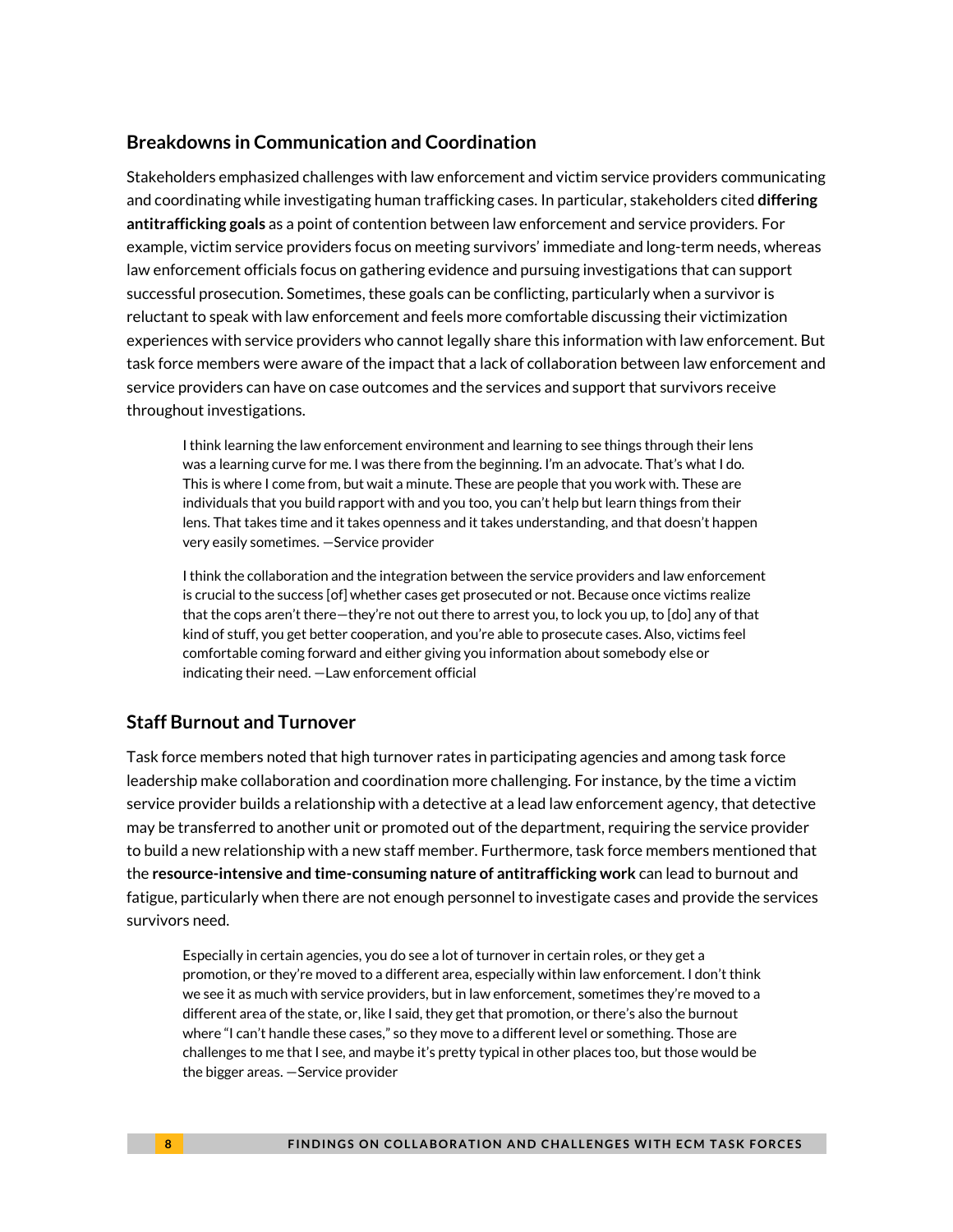#### **Differing Goals and Work Styles**

Respondents emphasized that **a lack of shared understanding of task force processes and goals** can be a barrier to collaboration. Some stakeholders explained that task force–wide training would help address gaps in stakeholders' understanding of the policies and protocols associated with operations, investigations, prosecution, and service provision. Task force members felt that a shared understanding of how to approach trafficking cases and a task force's overall goals is foundational to building and sustaining successful partnerships.

I think it's just important that all your players are on the same page and doing the same trainings. I need to be trained in the material you're trained in, or we're gonna be flying two different ships. —Service provider

There's a difference between coordination and collaboration. We can all go about our separate processes and maybe coordinate when it comes to a specific thing. If we're not working together on new things or advocating for things together, we're doing training together, or doing any of those really partnership-oriented things, then we're not gonna build the relationship that's necessary for actual collaboration. That's the first step. —Service provider

In addition, respondents reported that collaboration can be undermined when task force members' work styles or personalities clash. Stakeholders said task force members may not get along well because of **differing visions for task force operations, leadership styles, and goals**. Relatedly, respondents explained that task force members often concentrate more on their personality conflicts rather than the task force work. Furthermore, respondents explained that people who do antitrafficking work must have the skills and collaborative work styles the work requires, especially during the challenging circumstances of human trafficking cases.

I think more so the challenges that I've seen are just personality-wise. Sometimes people just aren't a good fit for this type of work or don't like to play well with others. —Law enforcement official

#### **Task Forces' Siloed Structures and Large Sizes**

Respondents said some task forces' siloed structures and large sizes hinder collaboration and coordination. Members of large task forces noted a lack of transparency in decisionmaking, particularly when task force leadership and subcommittees hold separate meetings to make decisions and do not follow up with team members and other stakeholders to communicate discussion points and decisions. In addition, some respondents felt **large task forces caused operational inefficiencies**.

It seems like every player on the task force is making unilateral decisions. I just hear about things that's been happening on the task force. It's like, when did this happen? Who made that decision? How come I don't know anything about that? Everybody's just making their own decisions, and I have no idea what's going on. —Service provider

Because of their geographic scope, **statewide task forces faced unique logistical and financial challenges** in fostering collaboration among task force members across their states. Respondents explained that it was difficult to support collaboration statewide because of the time and costs required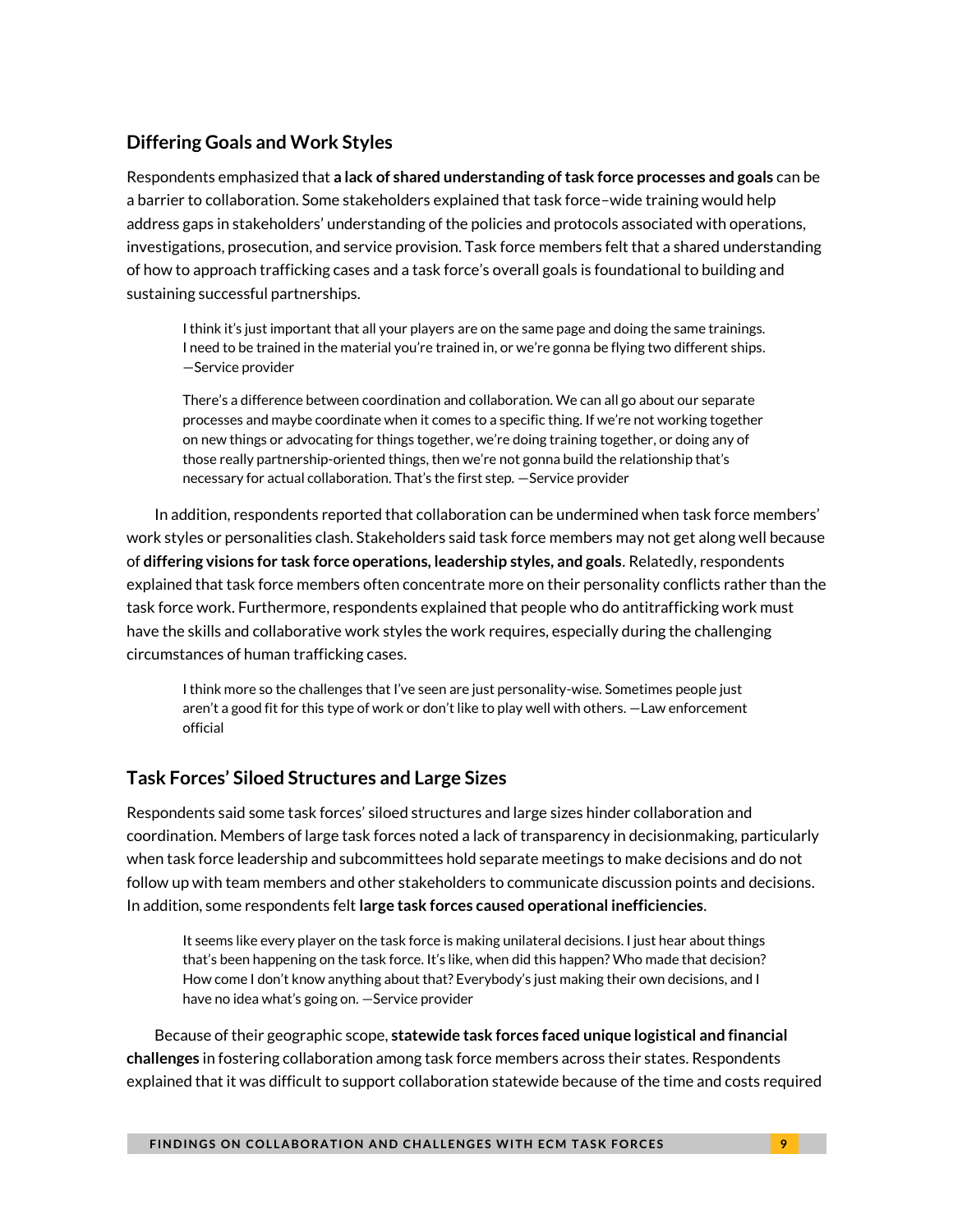to travel across their states to engage in task force work. Statewide task forces also faced difficulty matching survivors to services, which might not be locally available. Although statewide collaboration between members of statewide task forces is still possible, respondents said building relationships between task force members who do not routinely work together face to face was a hurdle.

If we have someone who's in another part of the state, it really limits the ability to just run out and check in or offer for them to come into the office 'cause we're an hour, two hours, two and a half hours away, so that makes it difficult. Also when you're going to meet with someone who's two hours away, that's most of your day to meet with that individual, so that certainly has an effect on availability for others, and it feels different I think when they no-show 'cause if you drive up to somebody's house 10 minutes away, and they're not home or you're waiting in the office, and they don't come in and you're like, "Ah, I'll just get on with something else," but when you drive a couple of hours, it's a challenge when that person's like, "Oh, sorry double-booked," and you're like, "Hmm, okay." —(Service provider

# Recommendations for Improving Collaboration

Based on our findings, we highlight three recommendations for improving ECM task force collaboration: (1) enhance organizational and operational factors, (2) strengthen relationships between task force members, and (3) facilitate more trainings and activities within the task forces.

#### **Enhance Organizational and Operational Factors**

According to stakeholders, there was a lot of inconsistency in protocols within task forces. Members of half the task forces believed **establishing formal operational protocols** would ensure transparency and agreement on roles. Members of only two task forces mentioned that they created protocols when the task forces were first established through the ECM program grant. Members of three task forces said protocols were still being developed.

Also identifying [the] process and putting it down on paper to some degree, I think is helpful. It doesn't solve every problem. Every case is different, but what it allows for is the establishment of like, "No, we know this is what we're gonna do. We know who to call in this situation, and it's not last minute."…I think that would be my biggest suggestion to folks starting up. It's like a combination of relationship and institutionalizing some of what you've identified as being important. —Service provider

Task force members also mentioned that they believed **every ECM task force should have a designated coordinator**. This could be someone who is not tied to law enforcement, prosecutors, or victim service providers and who can be an external coordinator or liaison with the community. If the coordinator or administrator works in a law enforcement agency, victim services program, or prosecutor's office, it is important that they have the time and capacity to focus solely on task force activities, including handling budgets, agreements between agencies, computer systems, contact lists, and other administrative logistics.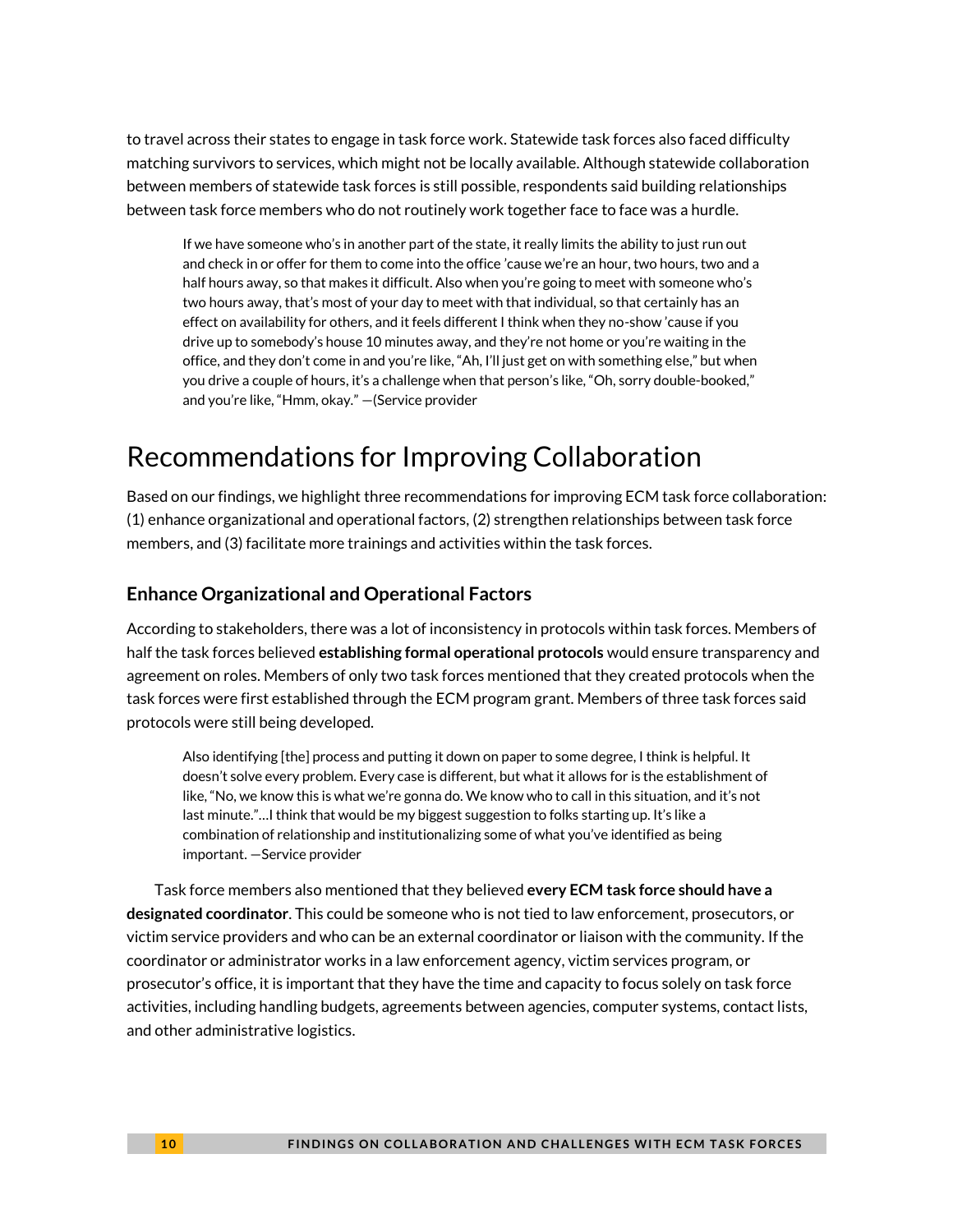Furthermore, there was strong interest in **including more survivors' voices** on task forces; victimcentered approaches place the survivor's priorities, preferences, needs, and interests at the center of all decisions when working on human trafficking cases. There was also strong interest in colocating the task forces; half the task forces were colocated, and members of those task forces mentioned that this structure enhanced collaboration and communication. Task force members in colocated areas particularly appreciated the potential for collaboration that proximity provided.

The colocation is key, fundamental. A lot of people like to say we're connected by email, but having people in the same room and knowing that person's face and voice is so very helpful. It makes us much more effective that we can hand information back and forth rapidly since we're in the same office space. It works better this way. You need team members in the same place so that people can interact freely in person. You don't build relationships the same way via the internet that you do in person. –Law enforcement official

#### **Strengthen Relationships between Task Force Members**

There are challenges with transparency and communication between stakeholders. To mitigate these, task force members need to ensure that law enforcement, prosecutors, and victim service providers **share an understanding** of how to approach human trafficking and assist survivors.

I know that in certain aspects, there are a multitude of agencies that have to be involved. I think everyone has to let go of the territory—who's going to get credit for it…In the long run, what we really need to be looking at is the victims, what they need, and taking care of the individuals who are perpetrating this crime…You have to [get] rid of the mindset of the pecking order or the egos. —Law enforcement official

Members of one task force in particular recognized that they need to work on collaboration, so they are setting up **monthly meetings** to facilitate conversations about their work to generate a shared understanding of their priorities, working relationships, and goals. Members of another recommended that task forces **institute case reviews** to increase collaboration and transparency so members can build a shared understanding of each other's roles in human trafficking cases. Case reviews enable all stakeholders involved in a case to come together to discuss how that case proceeded in a confidential forum. Case reviews can be beneficial because they provide a team an opportunity to discuss together what went well, what could have been done better, or, if the case is still open, what they could fix.

I'd encourage them to really decide which partners they want and to really sit down and talk about what that commitment looks like. What is it that we can each bring, what are we looking to achieve, and how? What is the level of commitment? How much support do entities need? Having those frank conversations before putting things on paper is fundamental. —Task force coordinator

Stakeholders also recommended **facilitating and supporting team-building and bonding activities**. It is imperative to ensure not only that all task force members are on the same page but also that they get along. This is especially important for antitrafficking cases because human trafficking case investigations require considerable time and collaboration.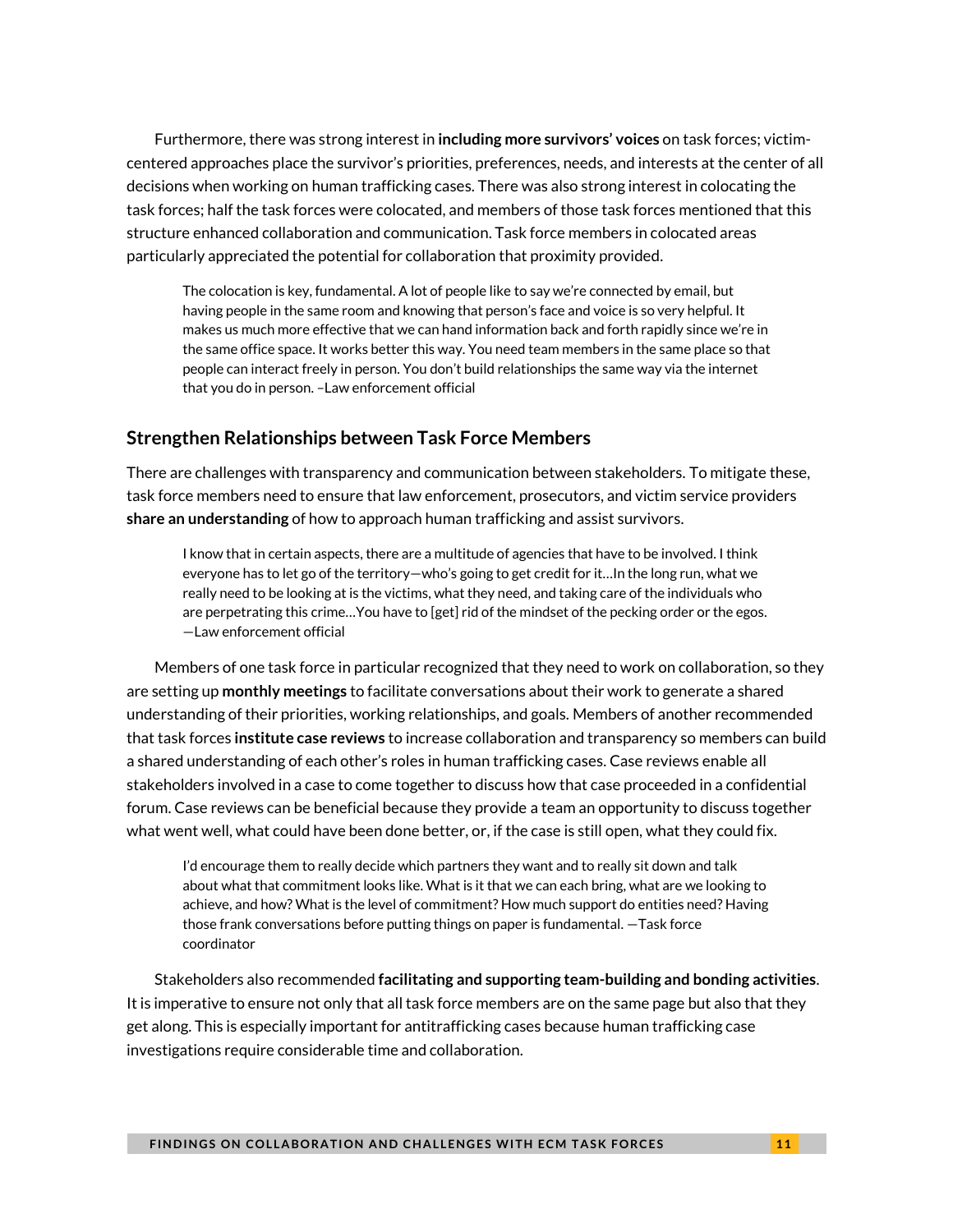#### **Lead More Trainings within Task Forces**

Stakeholders also emphasized that **peer learning** can facilitate a shared understanding among members of human trafficking, the traumas survivors face, and best practices for investigating and prosecuting cases and providing services.

I think it's just important that all your players are on the same page and doing the same trainings. I need to be trained in the material you're trained in, or we're gonna be flying two different ships. If I go to a task force training with the [state] task force and you're going to be trained by the [different state] task force and then we're gonna try to be on the same task force, yeah, we can bring different ideas together, but we might have totally different understandings…Our core operational team did the same training when we first got funding…part of that training was team building and making plans together. We all understand each other really well. It was like four days of forced bonding with one another, so I think that made all the difference. If we didn't have that, it would be very different, I think. —Service provider

Stakeholders also suggested that the designated task force coordinator organize task force–wide meetings and subcommittee **convenings on special topics such as trauma-informed and victimcentered practices**, data and evaluation, and service provision.

I would say what's worked best is you have to have a task force administrator. You have to have a community coordinator or liaison or somebody to just handle the community 'cause the community, in itself, is huge. It's a full-time job…I do think that it's important to have an administrator or whatever you wanna call this person whose job is to help coordinate partners. I do think that that's critical and important. —Service provider

# Conclusion

The findings from this study fill a critical gap in knowledge for researchers and practitioners regarding multidisciplinary, federally funded human trafficking task forces, on which additional evaluation and research can be conducted. Importantly, we learned that collaboration and cooperation among stakeholders are crucial for task forces to be effective.

ECM task forces have facilitated collaboration in service provision and helped establish a general awareness among key stakeholders of what services are available and what services survivors need. Before the ECM task forces were implemented, several separate entities were working on human trafficking issues separately. The task forces brought together stakeholders and organizations with a shared goal and encouraged stakeholder communication and collective decisionmaking and troubleshooting. Furthermore, ECM task force stakeholders noted that collaboration had impacted antitrafficking efforts by removing barriers to information sharing, breaking down misconceptions about each other's work (i.e., between law enforcement and victim service providers), and increasing willingness to collaborate. Members of colocated task forces appreciated the value that physical closeness brought to collaboration, yet even members of non-colocated task forces said the professional affiliation of a task force improved collaboration. The ECM task force model has also increased collaboration with federal partners.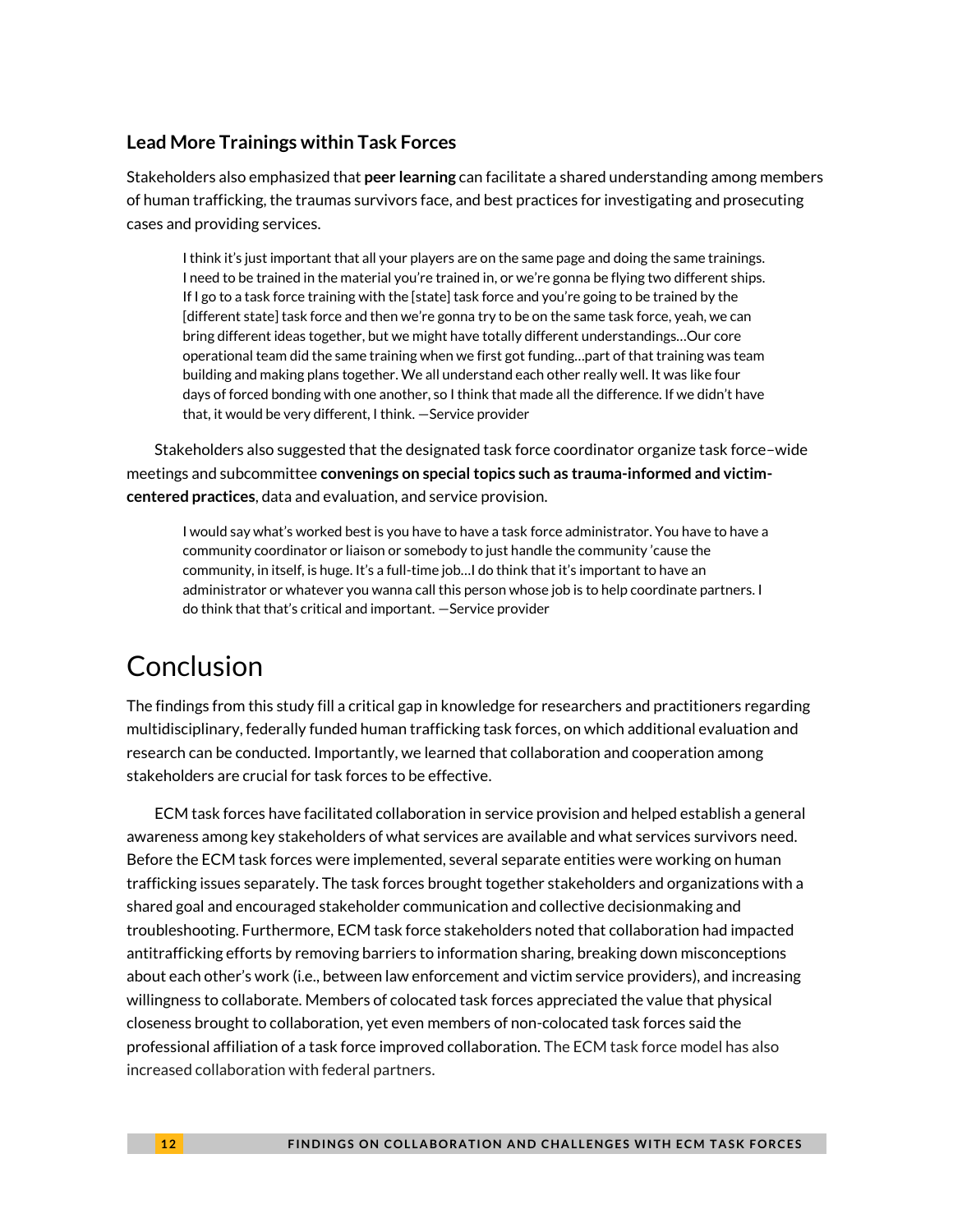Respondents across all task forces indicated that the ECM has improved collaboration on antitrafficking work, but they also noted challenges to collaboration and coordination, including breakdowns in communication and coordination, staff burnout and turnover, personality differences, task forces being siloed and too large, and differing processes and goals that limit productivity and effectiveness. Stakeholders' key recommendations for improving collaboration include enhancing organizational and operational factors, strengthening relationships between task force members, and leading more trainings and activities.

### References

- Farrell, Amy, Jack McDevitt, and Stephanie Fahy. 2008. *Understanding and Improving Law Enforcement Responses to Human Trafficking*. Washington, DC: US Department of Justice, National Institute of Justice.
- Farrell, Amy, Jack McDevitt, Rebecca Pfeffer, Stephanie Fahy, Colleen Owens, Meredith Dank, and William Adams. 2012. *Identifying Challenges to Improve the Investigation and Prosecution of State and Local Human Trafficking Cases*. Washington, DC: US Department of Justice, National Institute of Justice.
- McCoy, Evelyn F., Paige Thompson, Jeanette Hussemann, William Adams, Krista White, and Roderick Taylor. 2022. *Findings from an Evaluation of the Enhanced Collaborative Model Task Forces to Combat Human Trafficking*. Washington, DC: Urban Institute.
- Sheldon-Sherman, Jennifer A. L. 2012. "The Missing 'P': Prosecution, Prevention, Protection, and Partnership in the Trafficking Victims Protection Act." *Penn State Law Review* 117 (443).

### About the Authors

**Krista White** is a policy program associate in the Justice Policy Center at the Urban Institute, where her research focuses on victimization, human trafficking, workforce development, and youth alternatives to justice involvement.

**Paige S. Thompson** is a research associate in the Justice Policy Center, where her research focuses on interventions and policies focused on preventing and reducing gun violence, community antiviolence initiatives, responsible fatherhood, human trafficking, and police-community relations.

**Evelyn F. McCoy** is a senior manager in the Justice Policy Center at the Urban Institute, where she leads projects on alternatives to incarceration, conditions of confinement, sexual violence in correctional facilities, and survivors' experiences in the justice system.

**Jeanette Hussemann** is a former principal research associate in the Justice Policy Center, where she led research on human trafficking and other forms of victimization, access to justice, and experiences in systems of justice and with community-based service provider agencies.

**William Adams** is a principal research associate in the Justice Policy Center, where he conducts research on the federal criminal justice system, federal sentencing and corrections policies, and the criminal justice system response to human trafficking.